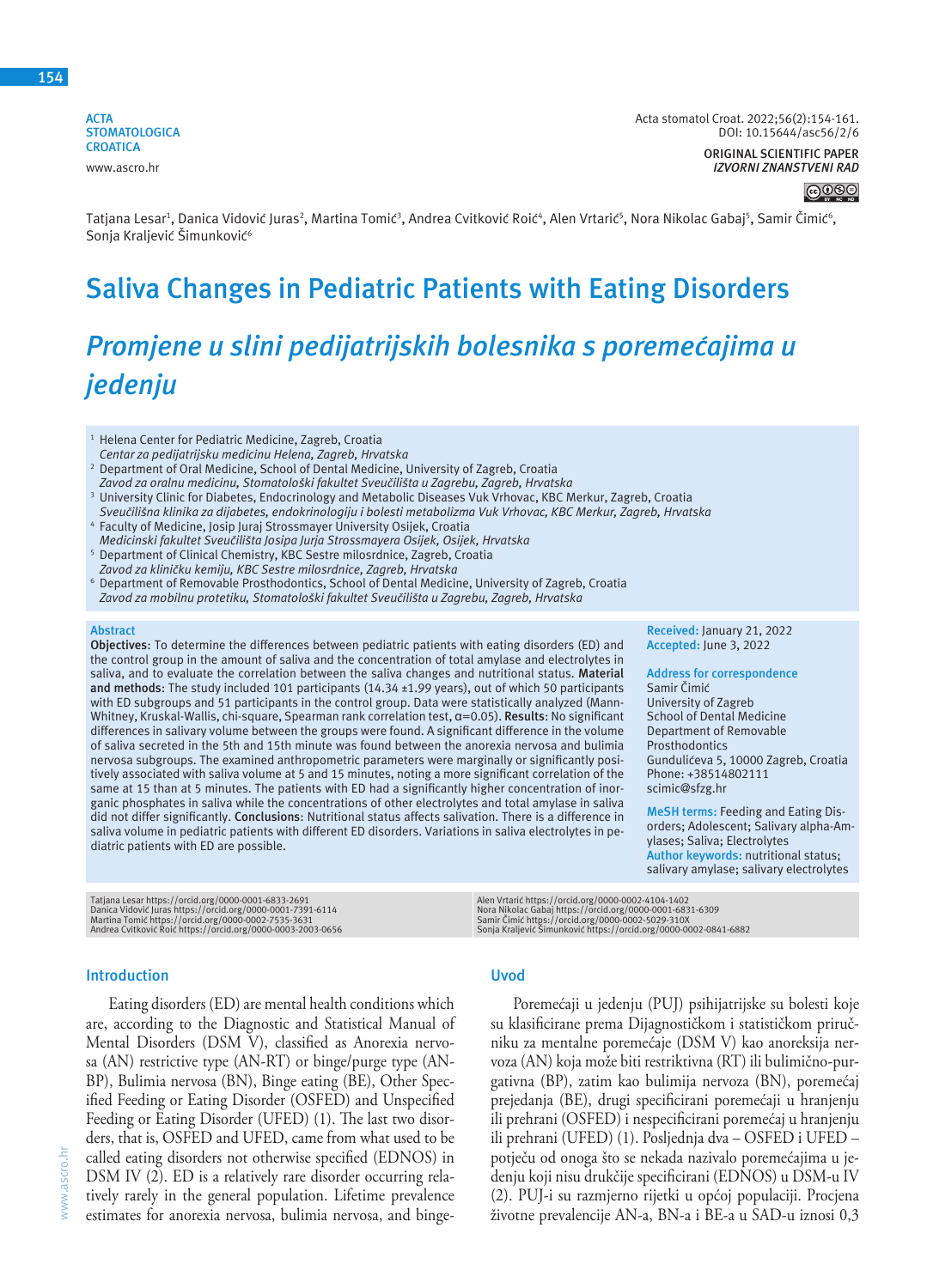eating disorder in USA were 0.3%, 0.9%, and 1.6%, respectively (3). Among European women, the prevalence of AN is <1-4%, BN <1-2%, overeating disorders 1-4%, other eating disorders 3% with significant differences depending on the country/region, age groups and ethnicity. Among men, 0.3% of them met the criteria for one of the eating disorders (4). There is no accurate data on the prevalence of eating disorders in Croatia. However, there are a few studies showing that a significant number of adolescents exhibit abnormal eating habits. And even though ED usually occurs in early puberty, we are witnessing a shift towards younger age groups (5–8).

Numerous changes involving all organ systems are developing as a result of dysfunctional eating behavior in patients with eating disorders (ED). The changes also affect the oral cavity. The most commonly described oral findings are dental plaque, marginal gingivitis, calculus, caries, exfoliative cheilitis, angular cheilitis and burning tongue (9–13). Some changes in the volume and composition of saliva are also described (14). Serum amylase levels are often elevated in patients with BN and AN-BP, most often due to an increase in salivary amylase due to frequent and intense vomiting (15). Patients with ED often complain of a feeling of reduced salivation and consequently dry mouth (16).

Although numerous studies about composition and volume of saliva, electrolytes and total amylase in saliva in patients with eating disorders (10, 14, 17–25) were performed, the existing data about these parameters in pediatric patients with ED are scarce.

The aim of this study was to determine differences between the group of pediatric patients with ED and the control group in the amount of saliva and the concentration of total amylase and electrolytes in saliva and to evaluate the correlation between saliva changes and nutritional status.

#### **Material and methods**

This cross-sectional study was carried out from September 2016 until November 2017 at the Department of Pediatric Gastroenterology in University Hospital Center Sestre milosrdnice Zagreb and School of Dental Medicine, Zagreb, Croatia in accordance with the Declaration of Helsinki and approved by the Hospital Ethics Committee and by the Ethics Committee of the School of Dental Medicine, University of Zagreb (05-PA-26-1/2016). The study included 101 female participants with a mean age of  $14.34 \pm 1.99$  years, of which 50 participants had eating disorders and 51 participants were included in the control group. The patients included in the study as well as their parents received both written and oral information about the study and a written informed consent was signed by the parents. The study group consisted of 50 patients with ED who were hospitalized in the Department of Gastroenterology, Hepatology and Eating Disorders of the Pediatric Clinic (University Hospital Center Sestre milosrdnice, Zagreb, Croatia). The diagnosis of ED was made according to DSM V criteria. Participants were classified into subgroups of ED: AN-RT, AN-BP, BN, BE, UFED and OSFED. Participants with AN-RT and AN-BP, due to the small number of participants, were merged into one group (AN). Also, for the

%, 0,9 %, odnosno 1,6 % (3). Među europskim ženama prevalencija AN-a je < 1 do 4 %, BN-a < 1 do 2 %, BE-a 1 do 4 %, a ostalih PUJ-a 3 % sa znatnim razlikama ovisno o zemlji/ regiji, dobnim skupinama i etničkoj pripadnosti. Među muškarcima njih 0,3 % zadovoljava kriterije za jedan od PUJ-a (4). Ne postoje točni podatci o učestalosti PUJ-a u Hrvatskoj. No u nekoliko studija autori su istaknuli da znatan broj adolescenata ima nenormalne prehrambene navike. Iako se PUJ obično pojavljuje u ranom pubertetu, svjedoci smo pomaka prema mlađim dobnim skupinama (5 – 8).

Mnogobrojne promjene koje zahvaćaju sve organske sustave nastaju kao posljedica disfunkcionalnog ponašanja u prehrani bolesnika s PUJ-om. Promjene zahvaćaju i usnu šupljinu. Najčešće opisani oralni nalazi su zubni plak, marginalni gingivitis, kamenac, karijes, eksfolijativni heilitis, angularni heilitis i pečenje jezika (9 – 13). Također su opisane promjene u volumenu i sastavu sline (14). Razine serumske amilaze često su povišene kod pacijenata s BN-om i AN-BPom, a najčešće su prouzročene zbog čestog i intenzivnog povraćanja (15). Pacijenti s PUJ-om često se žale na osjećaj smanjenoga izlučivanja sline i posljedično na suha usta (16).

Unatoč studijama o sastavu i volumenu sline, elektrolita i ukupne amilaze u slini pacijenata s PUJ-om (10, 14, 17 – 25), oskudni su dosadašnji podatci o tim parametrima kod pedijatrijskih bolesnika s tim poremećajima.

Cilj ovog istraživanja bio je ustanoviti razlike između pedijatrijskih bolesnika s PUJ-om i kontrolne skupine u količini sline i koncentraciji ukupne amilaze i elektrolita u slini te procijeniti korelaciju između promjena u slini i nutritivnog statusa.

#### **Materijal i metode**

Ovo presječno istraživanje provedeno je u skladu s Helsinškom deklaracijom od rujna 2016. do studenoga 2017. u Zavodu za pedijatrijsku gastroenterologiju KBC-a Sestre milosrdnice u Zagrebu i na Stomatološkom fakultetu u Zagrebu. Odobrilo ga je Etičko povjerenstvo KBC-a i Etičko povjerenstvo Stomatološkog fakulteta Sveučilišta (05-PA-26- 1/2016). Istraživanjem je obuhvaćena 101 sudionica prosječne dobi od 14,34 ± 1,99 godina, od čega 50 s PUJ-om i 51 u kontrolnoj skupini. Pacijentice uključene u studiju i njihovi roditelji dobili su pismene i usmene informacije o istraživanju, a roditelji su potpisali informirani pristanak. Studijsku skupinu činilo je 50 pacijentica s PUJ-om koje su bile hospitalizirane na Odjelu za gastroenterologiju, hepatologiju i poremećaje u prehrani Klinike za pedijatriju (KBC Sestre milosrdnice, Zagreb, Hrvatska). Dijagnoza PUJ-a postavljena je prema kriterijima DSM-a V. Bile su razvrstane u podskupine AN-RT, AN-BP, BN, BE, UFED i OSFED. Sudionice s AN-RT-om i AN-BP-om zbog malobrojnosti su bile svrstane u jednu grupu (AN). Iz istog razloga su i poremećaji BE, UFED i OSFED spojeni u jednu skupinu pod nazivom EDNOS (naziv je preuzet iz kriterija DSM-a IV). Kontrolnu skupinu činila je 51 sudionica iste dobi i one su tako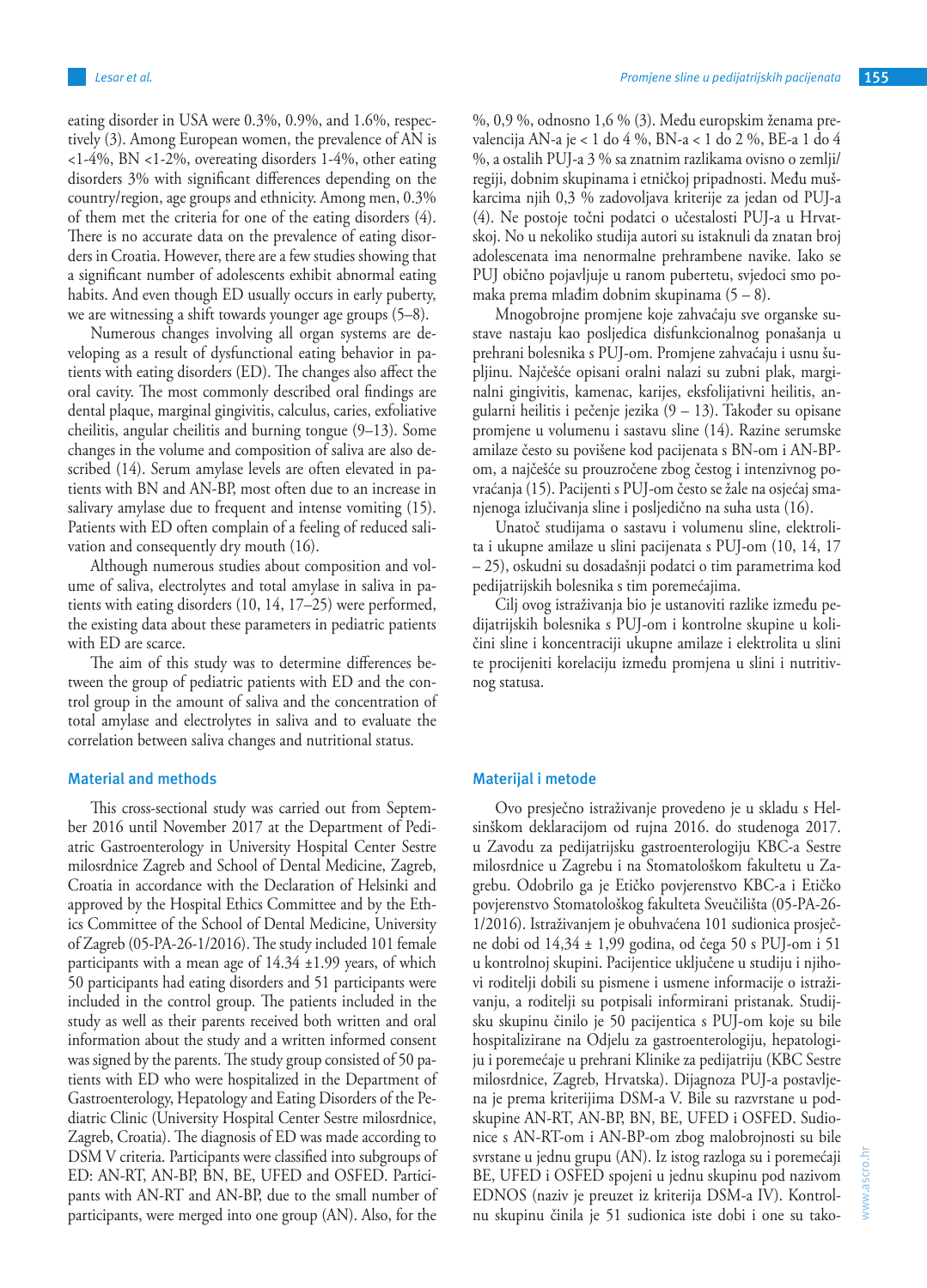same reason, BE, UFED and OSFED disorders were merged into one group named EDNOS (the name is taken from the DSM IV criteria). The control group consisted of 51 participants of the same age who were also hospitalized in the Pediatric Clinic where they were admitted for treatment due to symptoms of diseases outside the gastrointestinal tract, i.e. due to conditions and diseases in which no changes in the oral cavity were expected. Each participant underwent anthropometric measurements, determination of body height in centimeters and body weight in kg. The measurements were performed with a scale with an altimeter and measuring scale, in the morning on an empty stomach after waking up, wearing only underwear. The Body Mass Index (BMI) was calculated by dividing weight and height squared (kg/m2). The nutritional status was expressed in z-score for BMI, since the values of BMI change with age in children. Whole unstimulated saliva samples were collected between 10 and 12 o'clock in the morning, at least 2 hours after the last meal or fluid intake. Participants sat with their head tilted forward and, after initially swallowing saliva, they expelled unstimulated saliva every 60 seconds into calibrated tubes (0.1 ml) for 15 minutes. Salivary flow, expressed in milliliters in the fifth and fifteenth minutes, was determined for each participant. Samples of collected unstimulated saliva were submitted for processing to the Clinical Department of Chemistry of the University Hospital Centre Sisters of Mercy Zagreb within one hour of sampling, frozen at -60°C and stored until used for measuring electrolyte concentration and total amylase. The determination of electrolytes in saliva was performed using the method of indirect potentiometric on the analytical platform Architect c8000 (Abbott Laboratories, Chicago, Il, USA). The determination of a total salivary amylase was performed using the spectrophotometric enzymatic method on the same analyzer.

Statistical analysis was performed by Statistical software package version 13.5 (TIBCO Inc., Palo Alto, CA, USA). The normality of data distribution was tested by the Shapiro-Wilks W test and homogeneity of variance by Leven test. The results of descriptive analyses were expressed as median (minmax) for continuous data and percentages for categorical data. The differences in distributions of continuous data were evaluated by nonparametric tests (Mann-Whitney, Kruskal-Wallis) since the assumption of homogeneity of variance for tested variables had not been proven. The multiple comparison tests were used for post-hoc analysis. The differences in distributions of categorical data were assessed by the Chi-square test. The Spearman rank correlation test was used to evaluate the direction and the strength of the associations between the tested variables; p < 0.05 was considered statistically significant.

#### **Results**

The study included 101 participants with a mean age of 14.34 ±1.99 years, of which 50 participants were patients with ED and 51 participants were included in the control group. Participants from both groups did not significantly differ by age (p=0.261). Patients with ED were significantly malnourished. They had significantly lower BMI z-value ( $t=9.822$ ,  $p<0.001$ ) than the participants in the control group. Table 1 shows subjective feeling of saliva volume and

đer bile hospitalizirane u Klinici za pedijatriju, a primljene su na liječenje zbog simptoma bolesti izvan gastrointestinalnoga trakta, odnosno zbog stanja i bolesti kod kojih se ne očekuju promjene u usnoj šupljini. Svaka sudionica bila je podvrgnuta antropometrijskim mjerenjima, određivanju tjelesne visine u centimetrima i tjelesne težine u kilogramima. Mjerenja su obavljena vagom s visinomjerom i mjernom ljestvicom, ujutro natašte nakon buđenja, samo u donjem rublju. Indeks tjelesne mase (ITM) izračunat je dijeljenjem težine i visine na kvadrat (kg/m<sup>2</sup>). Prehrambeni status izražen je kao z-vrijednost za ITM, zato što se vrijednosti ITM-a kod djece mijenjaju s dobi. Ukupna nestimulirana slina prikupljena je između 10 i 12 sati prije podne, najmanje dva sata nakon posljednjega obroka ili pijenja tekućine. Sudionice su sjedile nagnute glave prema naprijed i nakon što su najprije progutale slinu, izbacivale su 15 minuta nestimuliranu slinu svakih 60 sekunda u kalibrirane epruvete (0,1 mL). Za svaku sudionicu određen je protok sline izražen u mililitrima u petoj i petnaestoj minuti. Uzorci nestimulirane sline proslijeđeni su na obradu Kliničkome odjelu za kemiju KBC-a Sestre milosrdnice u roku od jednog sata od uzorkovanja, zamrznuti su na -60 °C i pohranjeni do mjerenja koncentracije elektrolita i ukupne amilaze. Određivanje elektrolita u slini provedeno je metodom neizravne potenciometrije na analitičkoj platformi Architect c8000 (Abbott Laboratories, Chicago, Il, SAD). Određivanje ukupne amilaze u slini obavljeno je spektrofotometrijskom enzimskom metodom na istom analizatoru.

Statistička analiza provedena je u softverskom paketu Statistica verzije 13.5 (TIBCO Inc., Palo Alto, CA, SAD). Normalnost distribucije podataka testirana je Shapiro-Wilkovim W testom, a homogenost varijance Levenovim testom. Rezultati deskriptivne analize izraženi su kao medijan (min. – maks.) za kontinuirane podatke i postotci za kategoričke podatke. Razlike u distribucijama kontinuiranih podataka evaluirane su neparametrijskim testovima (Mann-Whitneyjev, Kruskal-Wallisov) zato što pretpostavka o homogenosti varijance za testirane varijable nije bila ispunjena. Za post-hoc analizu korišten je test višestruke usporedbe. Razlike u distribucijama kategoričkih podataka procijenjene su Hi-kvadrat testom. Spearmanov koeficijent korelacije ranga korišten je za procjenu smjera i jačine povezanosti između testiranih varijabli. Statistički značajnim smatran je p < 0,05.

## **Rezultati**

U istraživanje je bila uključena 101 sudionica, a prosjek godina iznosio je od 14,34 ±1,99. Njih 50 patilo je od poremećaja u jedenju, a 51 je bila u kontrolnoj skupini. Sudionice iz obje skupine nisu se statistički značajno razlikovale prema dobi (p = 0,261). Pacijentice s PUJ-om bile su znatno pothranjene. Imale su znatno nižu ITM z-vrijednost (t = 9,822, p < 0,001) u usporedbi sa sudionicama u kontrolnoj skupini. Tablica 1. prikazuje subjektivni osjećaj količine sline i količinu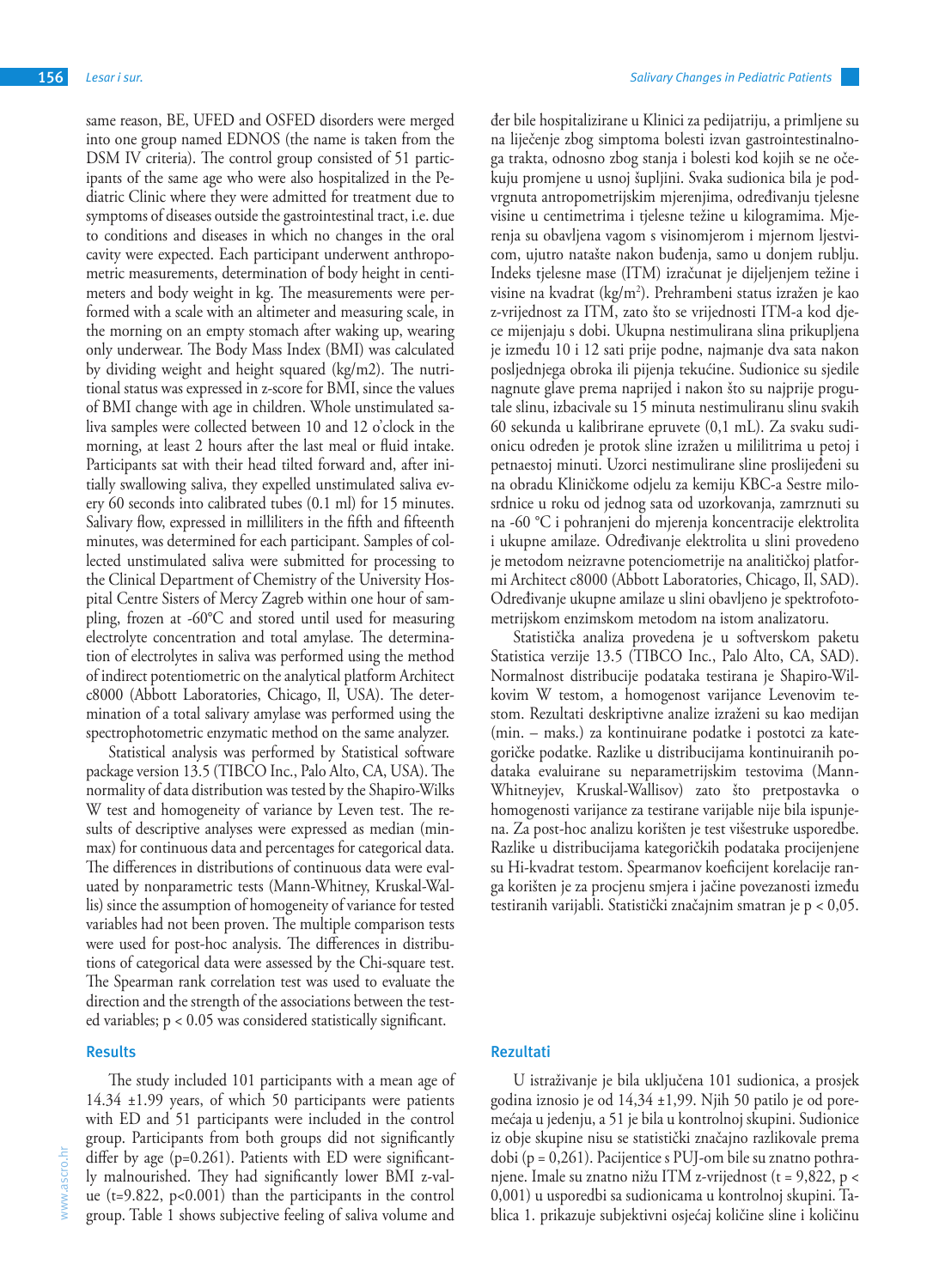volume of secreted saliva in examined groups. Table 2 shows subjective feeling of saliva volume and volume of saliva secretion in patients with ED divided into subgroups according to the type of eating disorder. A post hoc multiple comparison test showed a significant difference in the volume of saliva secreted in the 5th ( $p=0.007$ ) and 15th minute ( $p=0.028$ ) only between the AN and BN subgroups.

All examined anthropometric parameters were marginally or significantly positively associated with saliva volume at 5th and 15th minute (Table 3, Figures 1 and 2), noting a more significant correlation of the same at 15th than at 5th minute.

Total amylase in saliva did not differ significantly between patients with ED and the control group (med. 82802 vs. 77891 U/L; p=0.666). Table 4 shows concentration of total salivary amylase in patients with ED divided into subgroups according to the type of eating disorder. A marginally higher concentration of total serum amylase was found in patients with ED than in the control group (med. 56.5 vs. 50 U/L, p=0.052) but no association between serum amylase and salivary amylase concentrations has been demonstrated (p>0.05).

Patients with ED had a significantly higher concentration of inorganic phosphates in saliva than participants in the control group (p=0.025), while the concentrations of other electrolytes in saliva did not differ significantly (Table 5). There was no significant difference in salivary electrolyte concentration among patients with different types of ED (p>0.05) (data not shown). BMI z-score and salivary volume at 5 and 15 minutes were marginally or significantly negatively associatizlučene sline u ispitivanim skupinama.

Tablica 2. prikazuje subjektivni osjećaj količine sline i količinu izlučene sline kod pacijentica s PUJ-om, podijeljenih u podskupine prema tipu poremećaja u jedenju. Post-hoc testom višestruke usporedbe utvrđena je značajna razlika u količini sline izlučene u 5. minuti (p =  $0.007$ ) i 15. minuti (p = 0,028) samo između podskupina AN i BN.

Svi proučavani antropometrijski parametri bili su marginalno ili značajno pozitivno povezani s količinom sline u 5. i 15. minuti (tablica 3., slika 1. i 2.), s time da je uočena značajnija korelacija u 15. minuti nego u 5. minuti.

Ukupna amilaza u slini nije se značajno razlikovala između pacijentica s PUJ-om i kontrolne skupine (med. 82802 prema 77891 U/L; p = 0,666). U tablici 4. zabilježena je koncentracija ukupne amilaze u slini pacijentica s PUJ-om podijeljenih u podskupine prema tipu poremećaja u jedenju. Marginalno viša koncentracija ukupne amilaze u serumu ustanovljena je kod sudionica s PUJ-om u usporedbi s kontrolnom skupinom (med. 56,5 prama 50 U/L, p = 0,052), ali nije pronađena veza između koncentracije amilaze u serumu i amilaze u slini  $(p > 0.05)$ .

Pacijentice s PUJ-om imale su znatno višu koncentraciju anorganskih fosfata u slini u usporedbi s onima u kontrolnoj skupini (p = 0,025), a koncentracije ostalih elektrolita nisu se značajno razlikovale (tablica 5.). Nije utvrđena značajna razlika u koncentraciji elektrolita u slini između pacijentica s različitim tipom PUJ-a (p > 0,05) (podatci nisu prikazani). ITM z-vrijednost i količina sline u 5. i 15. minuti bili su mar-

**Table 1** Subjective sensation of saliva volume and volume of saliva secreted in participants divided into two groups according to the presence/absence of ED.

**Tablica 1.** Subjektivan osjećaj količine sline i izlučena količina sline kod sudionica podijeljenih u dvije skupine prema prisutnosti/odsutnosti PUJ-a

|                                                                                             | PUJ pacijenti •<br><b>ED</b> patients<br>$(n = 50)$ | Kontrolna skupina •<br>Control group<br>$(n = 51)$ | $Chi^a Z^b$          | p                  |
|---------------------------------------------------------------------------------------------|-----------------------------------------------------|----------------------------------------------------|----------------------|--------------------|
| Subjective sensation of saliva volume* •<br>Subjektivni osjećaj količine sline*             | 20/72/8                                             | 12/86/2                                            | $3.590$ <sup>a</sup> | $0.166^{\circ}$    |
| Saliva volume in the 5th minute $(mL)$ <sup>**</sup> •<br>Količina sline u 5. minuti (mL)** | $1, 0 - 3.3$                                        | $1.4, 0.1 - 8.5$                                   | 1.609 <sup>b</sup>   | 0.107 <sup>b</sup> |
| Saliva volume in the 15th minute (mL) <sup>**</sup> •<br>Količina sline u 15. minuti (mL)** | $2.5, 0.5 - 8$                                      | $3.5, 0.6 - 15$                                    | 1.434 <sup>b</sup>   | $0.143^b$          |

\* percentages • postotak; \*\* med, min-max • med., min. – maks.; a Chi-square test df=2 • Hi kvadrat test df = 2; b Mann-Whitney test • Mann-Whitneyjev test; Subjective sensation of saliva volume: decreased/normal/increased • Subjektivni osjećaj količine sline: smanjen/normalan/povećan; ED - eating disorders • PUJ – poremećaji u jedenju

**Table 2** Subjective sensation of saliva volume and volume of saliva secretion in patients with ED divided into subgroups according to the type of eating disorder.

|         | Tablica 2. Subjektivan osjećaj količine sline i izlučena količina sline kod pacijentica s PUJ-om podijeljenih u skupine prema tipu poremećaja u |  |  |  |  |  |
|---------|-------------------------------------------------------------------------------------------------------------------------------------------------|--|--|--|--|--|
| jedenju |                                                                                                                                                 |  |  |  |  |  |

|                                                                                                  | $AN(n = 7)$    | $BN(n = 6)$      | EDNOS $(n = 17)$ | $Chi^a H^b$         |                    |
|--------------------------------------------------------------------------------------------------|----------------|------------------|------------------|---------------------|--------------------|
| Subjective sensation of saliva volume <sup>*</sup> • Subjektivni osjećaj<br>količine sline *     | 22/70/8        | 33/50/17         | 12/82/6          | 2.513 <sup>a</sup>  | 0.642 <sup>b</sup> |
| Saliva volume in the 5th minute (ml) <sup>**</sup> • Količina sline u 5.<br>minuti $(m!)^{**}$   | 0.8, 0.2.3     | $1.9, 1.2 - 2.8$ | $1.2, 0.5 - 3.3$ | 10.449 <sup>b</sup> | 0.005 <sup>b</sup> |
| Saliva volume in the 15th minute (ml) <sup>**</sup> • Količina sline u 15.<br>minuti $(m!)^{**}$ | $2.2, 0.5 - 7$ | $4.7, 2.5 - 8$   | $3.6, 0.7 - 7$   | 9.274 <sup>b</sup>  | 0.009 <sup>b</sup> |

\* percentages • postotak; \*\*med, min-max • med., min. – maks.; a Chi-square test df=4 • Hi kvadrat test df = 4; b Kruskal-Wallis test • Kruskal-Wallisov test; Subjective sensation of saliva volume: decreased/normal/increased • Subjektivni osjećaj količine sline: smanjen/normalan/povećan; AN – anorexia nervosa • anoreksija nervoza; BN – Bulimia nervosa • bulimija nervoza; EDNOS – eating disorders not otherwise specified • poremećaj u jedenju, neodređen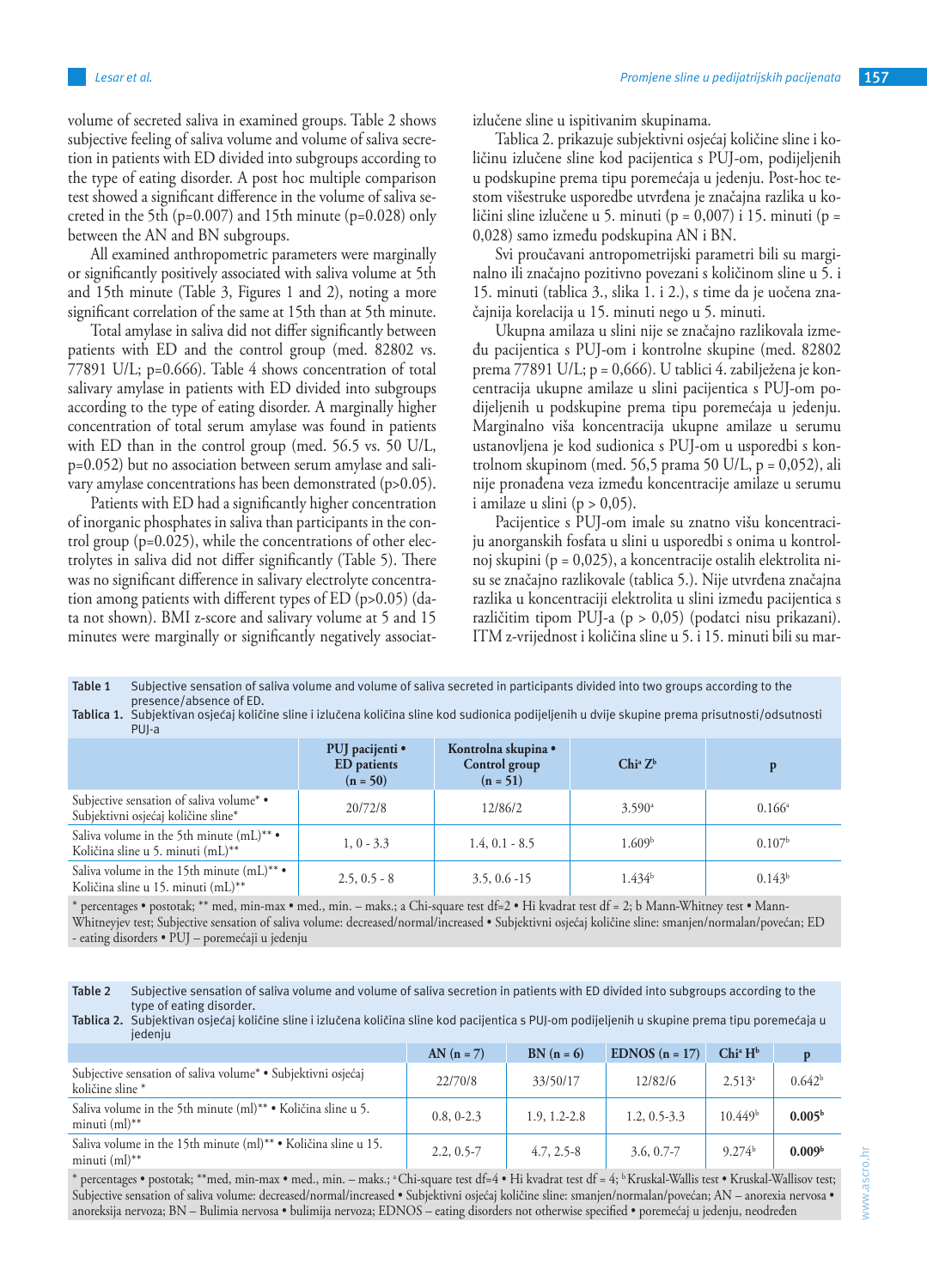



minuti (sve sudionice); ITM – indeks tjelesne mase.

| Correlations of anthropometric parameters with saliva volume at 5 and 15 minutes (all participants).<br>Table 3<br>Tablica 3. Korelacija antropometrijskih parametara s izlučenom količinom sline u 5. i 15. minuti (sve sudionice) |                        |                         |                                          |                                                 |  |  |  |
|-------------------------------------------------------------------------------------------------------------------------------------------------------------------------------------------------------------------------------------|------------------------|-------------------------|------------------------------------------|-------------------------------------------------|--|--|--|
|                                                                                                                                                                                                                                     |                        | <b>BMI • ITM</b>        | BMI z-score •<br><b>ITM</b> z-vrijednost | <b>BMI</b> percentile •<br><b>ITM</b> percentil |  |  |  |
| Saliva volume in the 5th minute •<br>Količina sline u 5. minuti                                                                                                                                                                     | Spearman R<br>$t(N-2)$ | 0.225<br>2.295<br>0.024 | 0.197<br>1.999<br>0.048                  | 0.191<br>1.933<br>0.056                         |  |  |  |
| Saliva volume in the 15th minute •<br>Količina sline u 15. minuti                                                                                                                                                                   | Spearman R<br>$t(N-2)$ | 0.238<br>2.435<br>0.017 | 0.213<br>2.168<br>0.033                  | 0.204<br>2.070<br>0.041                         |  |  |  |

BMI - body mass index • ITM – indeks tjelesne mase

#### **Table 4** Concentration of total salivary amylase in patients with ED divided into subgroups according to the type of eating disorder. **Tablica 4.** Koncentracija ukupne salivarne amilaze kod pacijentica s PUJ-om podijeljenih u podskupine prema tipu poremećaja u jedenju

|                                                                      | AΝ<br>$(n = 27)$    | BN<br>$(n = 6)$     | <b>EDNOS</b><br>$(n = 17)$ | . . |       |
|----------------------------------------------------------------------|---------------------|---------------------|----------------------------|-----|-------|
| Total amylase in saliva $(U/L)^*$ •<br>Ukupna amilaza u slini (U/L)* | 71030, 11007-357796 | 86212, 60658-383484 | 91907, 2998-309260         |     | 0.459 |

\* med, min-max • med., min-maks.; Kruskal-Wallis test • Kruskal-Wallisov test; AN – anorexia nervosa • anoreksija nervoza; BN – Bulimia nervosa • bulimija nervoza; EDNOS – eating disorders not otherwise specified • poremećaj u jedenju, neodređen

#### **Table 5** Salivary electrolyte concentration in participants divided into two groups according to the presence/absence of ED. **Tablica 5.** Koncentracije elektrolita u slini sudionica podijeljenih u dvije skupine prema prisutnosti/odsutnosti PUJ-a

|                                                               | ED patients · PUJ<br>$(n = 50)$ | Control group $\bullet$<br>Kontrolna skupina<br>$(n = 51)$ | Z        | p     |
|---------------------------------------------------------------|---------------------------------|------------------------------------------------------------|----------|-------|
| Total calcium (mmol/L)* • Ukupni kalcij (mmol/L)*             | 1.21, 0.92-2.94                 | 1.11, 0.66-1.85                                            | $-1.446$ | 0.147 |
| Inorganic phosphates (mmol/L)* • Anorganski fosfati (mmol/L)* | 6.08, 3.41-14.69                | 5.11, 2.89-19.2                                            | $-2.234$ | 0.025 |
| Magnesium (mmol/L)* • Magnezij (mmol/L)*                      | $0.30, 0.25 - 0.92$             | $0.27, 0.25 - 0.58$                                        | $-1.653$ | 0.098 |
| Potassium (mmol/L)* • Kalij (mmol/L)*                         | 24.4, 15.9-47.8                 | 23.2, 15.5-44.6                                            | $-1.120$ | 0.262 |
| Sodium (mmol/L)* • Natrij (mmol/L)*                           | $20, 20-28$                     | $20, 20-24$                                                | $-0.173$ | 0.862 |
| Chlorides (mmol/L)* • Kloridi (mmol/L)*                       | 22, 20-53                       | 21, 20-34                                                  | $-1.300$ | 0.193 |
|                                                               |                                 |                                                            |          |       |

\* med, min-max • med., min. – maks.; Mann-Whitney test • Mann-Whitneyjev test; ED - eating disorders • PUJ – poremećaji u jedenju

ed with the concentrations of most of the tested electrolytes in saliva (Table 6), except for the concentrations of inorganic phosphates and a total salivary amylase with which they were not bounded, hence these results are not shown in any tables.

ginalno ili značajno negativno povezani s koncentracijom većine testiranih elektrolita (tablica 6.), osim s koncentracijom anorganskih fosfata i ukupnom amilazom u slini s kojom nisu bili povezani, te zato ti rezultati nisu u tablici.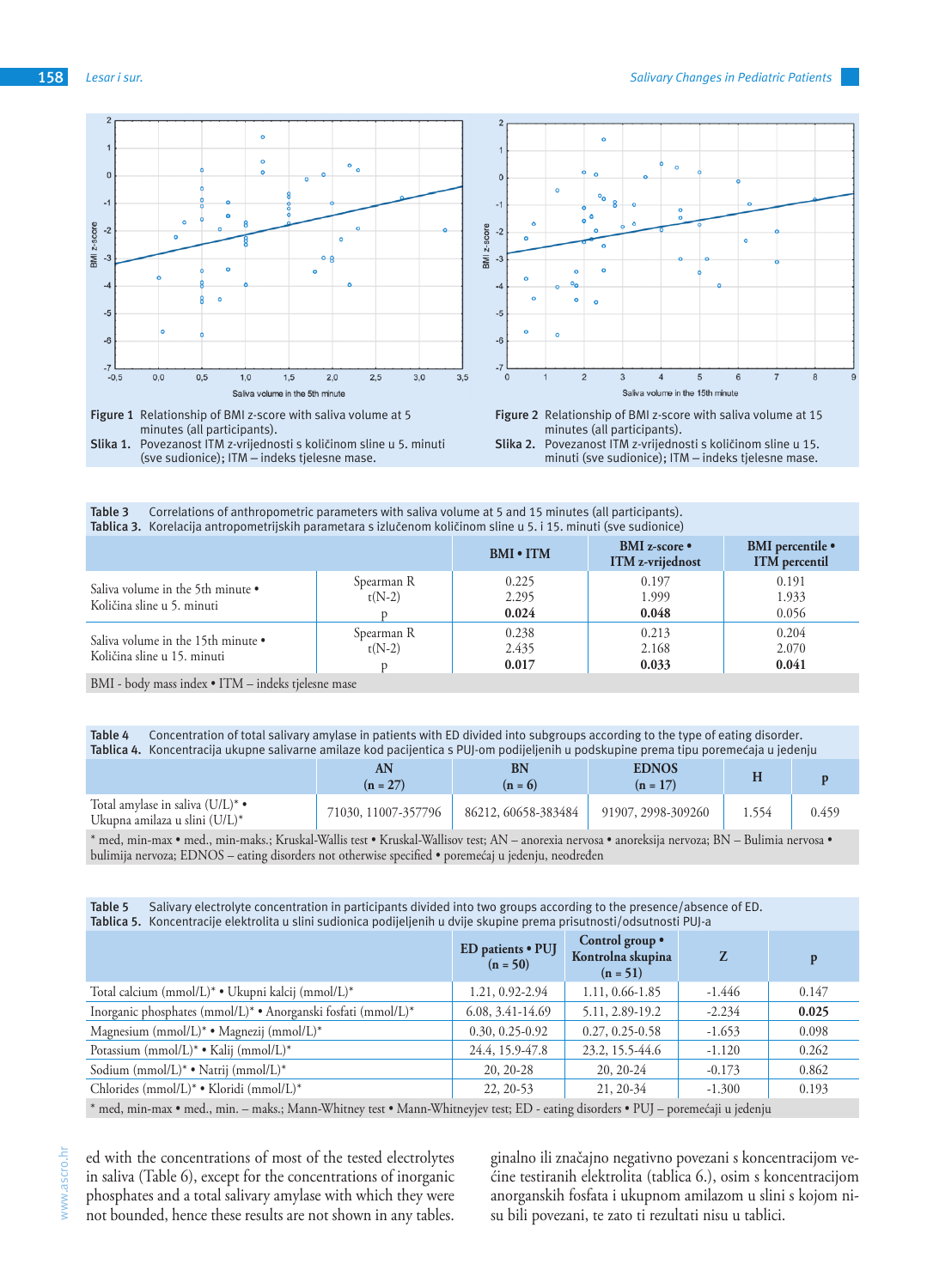| Electrolytes in saliva · Elektroliti u slini       |                        | <b>BMI</b> z-score •<br>ITM z-vrijednost | Saliva volume in the 5th minute •<br>Količina sline u 5. minuti | Saliva volume in the 15th minute •<br>Količina sline u 15. minuti |
|----------------------------------------------------|------------------------|------------------------------------------|-----------------------------------------------------------------|-------------------------------------------------------------------|
| Total calcium • Ukupni kalcij                      | Spearman R<br>$t(N-2)$ | $-0.098$<br>$-0.983$<br>0.328            | $-0.333$<br>$-1.767$<br>0.074                                   | $-0.280$<br>$-1.459$<br>0.157                                     |
| Magnesium • Magnezij                               | Spearman R<br>$t(N-2)$ | $-0.167$<br>$-1.688$<br>0.094            | $-0.279$<br>$-1.450$<br>0.159                                   | $-0.324$<br>$-1.817$<br>0.061                                     |
| Potassium • Kalij                                  | Spearman R<br>$t(N-2)$ | $-0.070$<br>$-0.701$<br>0.485            | $-0.375$<br>$-2.022$<br>0.054                                   | $-0.336$<br>$-1.763$<br>0.066                                     |
| Sodium • Natrij                                    | Spearman R<br>$t(N-2)$ | $-0.025$<br>$-0.252$<br>0.801            | $-0.329$<br>$-1.729$<br>0.079                                   | $-0.303$<br>$-1.589$<br>0.125                                     |
| Chlorides . Kloridi                                | Spearman R<br>$t(N-2)$ | $-0.165$<br>$-1.664$<br>0.099            | $-0.392$<br>$-2.131$<br>0.043                                   | $-0.354$<br>$-1.890$<br>0.059                                     |
| BMI - body mass index • ITM – indeks tjelesne mase |                        |                                          |                                                                 |                                                                   |

**Table 6** Correlations of BMI z-score and saliva volume at 5 and 15 minutes with salivary electrolyte concentration. **Tablica 6.** Korelacija ITM z-vrijednosti i količine sline u 5. i 15. minuti s koncentracijom elektrolita u slini

#### **Discussion**

Eating disorders are often diagnosed late. They are most commonly developed during adolescent age (15-19 years) (26–28). Complications of ED develop in all organ systems, and numerous changes in the oral cavity have been described (9–11). So far, changes in saliva have been described in patients with eating disorders in adulthood, with the exception of research conducted by Paszynska et al (29), which likewise in the present study included younger girls.

The results of a series of studies showed that patients with ED are more likely to report a subjective feeling of decreased saliva and have a smaller volume of unstimulated saliva at 5 and 15 minutes than participants in the control group (10,15–21), which could be considered similar to the results of this study (Table 1). However, the differences found between the groups did not reach statistical significance (Table 1), which coincides with the results published by Johansson et al (10). Decreased salivary flow (in the ED group in this study) was not due to antidepressant therapy and/or the use of appetite-suppressing drugs, which have reduced salivation as a side effect, because none of the participants used them. The results of a study by Paszynska et al (29), which included 23 girls with AN RT with an average age of 15.5 ±2.1 years, showed a statistically significant difference in the flow of unstimulated saliva between the group with AN RT and the control group. The girls in Paszynska's study (29), as well as the patients with AN RT in this study, were significantly malnourished, which, along with dehydration, is a known cause of decreased saliva, which could explain the lower saliva flow in AN patients compared to BN patients (Table 2). This conclusion (29) was confirmed by a determined borderline or statistically significant positive correlation between the degree of nutrition and the volume of non-stimulating saliva, which was more pronounced in the 15th minute compared to the 5th minute of the study (Table 3, Figure 1 and 2).

The literature review has revealed different results for total amylase in saliva. Riad et al (17) found elevated amylase values in unstimulated saliva in bulimic patients. Elevated amylases in 25–60 % of patients with BN were also observed

#### **Rasprava**

PUJ se često kasno dijagnosticira. Najčešće se pojavljuje u adolescenciji (15 – 19 godina) (26 – 28). Pritom komplikacije nastaju u svim organskim sustavima pa su opisane mnogobrojne promjene u usnoj šupljini (9 – 11). Zasad su promjene u slini opisane kod pacijenata s poremećajima u jedenju u odrasloj dobi, osim u istraživanju Paszynske i suradnika (29) koji su uključili mlađe djevojke, kao i u ovom istraživanju.

U nizu studija istaknuto je da će pacijenti s PUJ-om vjerojatnije prijaviti subjektivni osjećaj smanjene sline i imat će smanjenu količinu nestimulirane sline u 5. i 15. minuti u usporedbi s ispitanicima u kontrolnoj skupini (10, 15 – 21), što se može smatrati rezultatima sličnima u ovom istraživanju (tablica 1.). Ipak, razlike između skupina nisu dosegnule statističku značajnost (tablica 1.), što je u skladu s rezultatima Johanssona i suradnika (10). Smanjeno izlučivanje sline (PUJ skupina) nije nastalo zbog terapije antidepresivima i/ ili upotrebe lijekova za suzbijanje apetita koji mogu prouzročiti smanjenu salivaciju kao nuspojavu jer ih nijedna sudionica nije koristila. Rezultati istraživanja Paszynske i suradnika (29) u koje su bile uključene 23 djevojke s AN-RT-om s prosjekom godina od 15,5 ± 2,1, pokazali su statistički značajnu razliku u izlučivanju nestimulirane sline između kontrolne skupine i skupine s AN-RT-om. Ispitanice u toj studiji (29), kao i pacijentice s AN-RT-om u ovom istraživanju, bile su znatno pothranjene, što je zajedno s dehidracijom poznat uzrok smanjene sline i može objasniti smanjeno izlučivanje u slučaju AN-a u odnosu prema BN skupini (tablica 2.). Taj zaključak (29) potvrđen je s graničnom ili statistički značajnom pozitivnom korelacijom između stupnja uhranjenosti i količine nestimulirane sline, što je u ovom istraživanju bilo izraženije u 15. minuti u usporedbi s 5. minutom (tablica 3., slike 1. i 2.).

U literaturi mogu se pronaći različiti rezultati za ukupnu amilazu u slini. Riad i suradnici (17) pronašli su povišene vrijednosti amilaze u nestimuliranoj slini kod bulimičnih pacijenata. Povišene vrijednosti amilaze kod 25 do 60 % kod pacijenata s BN-om utvrđene su u raznim studijama, s pretpostavkom da je riječ o salivarnoj amilazi (16, 23, 30 – 32).

www.ascro.hr

www.ascro.hr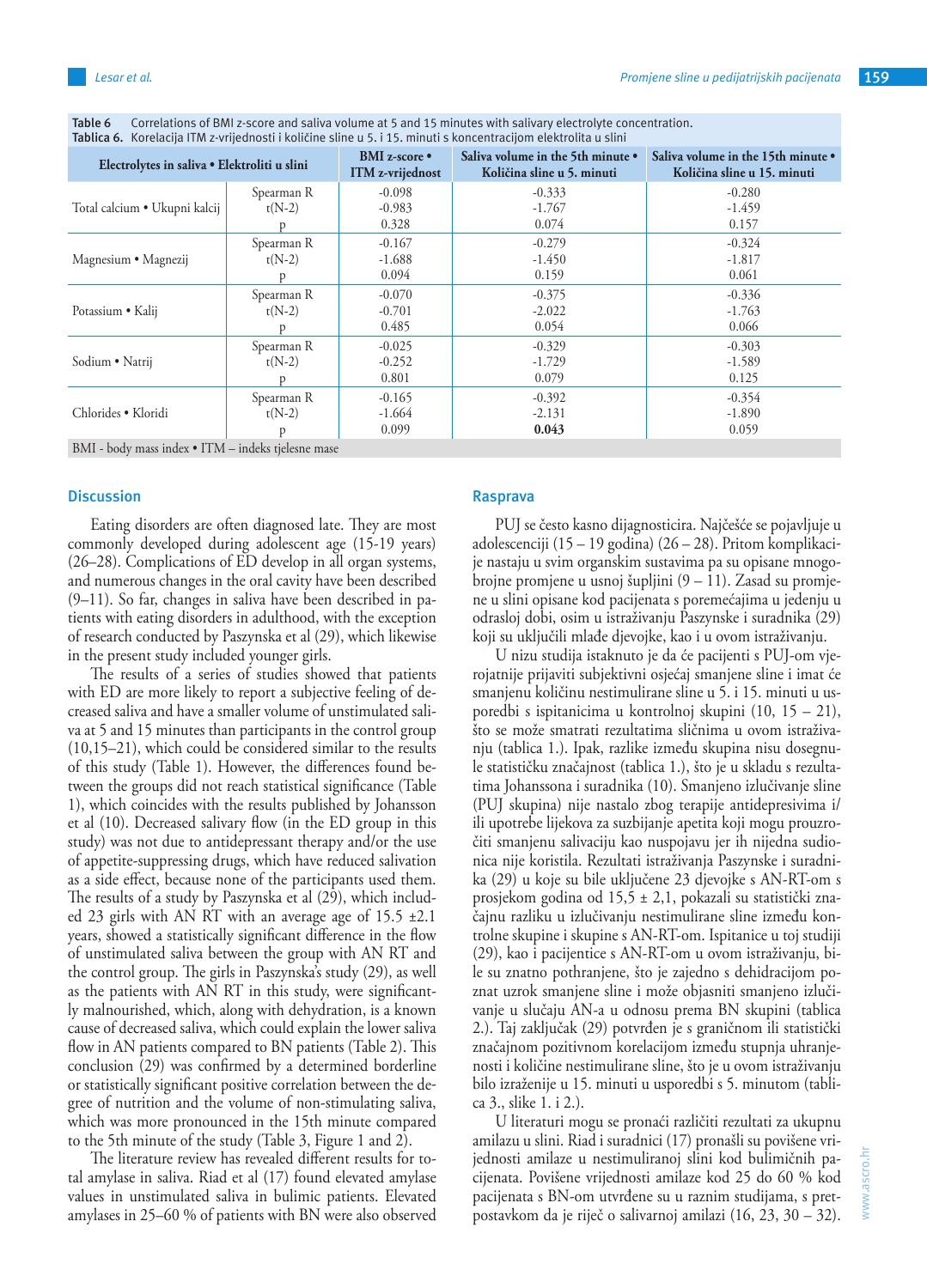by a number of other researchers with the assumption that it was salivary amylase (16, 23, 30-32). Contrary to these studies (16,23,30-32), Paszynska et al (29) found no differences in amylase concentration between the group with AN RT and the control group, nor did Johansson et al (10), which is close to the present study results. Paszynska et al (29) explained these findings by the shorter duration of the disease with respect to the age of the patients. They have concluded that further research is needed to determine the effects of nutritional status on amylase excretion.

There are very few studies describing salivary electrolyte concentrations in ED patients. In the first studies examining salivary electrolyte levels, no significant differences were found between patients and control groups (17, 18). In the study by Johansson et al (14), significantly higher concentrations of phosphate in unstimulated saliva were determined which is similar to the results of the present study (Table 5). A higher concentration of phosphate which was obtained in unstimulated saliva could be linked with a decreased salivary flow in patients with ED (15–21) (Table 1). Yet, other electrolyte concentration did not differ between ED patients and the control group despite lower salivary flow in ED patients (Table 1). Johansson et al (14) also found significantly higher concentrations of chloride and magnesium (14). Blazer et al (24) found significantly higher concentrations of magnesium, and there was no significant difference in the concentrations of sodium, calcium, phosphate, potassium, and chloride. Statistically significantly higher calcium concentrations in unstimulated saliva in adult BN patients  $(23.8 \pm 4 \text{ years})$  were noted by Dynesen et al (19), which is contrary to the results obtained in the present study (Table 5). However, some limitations in the present study should be pointed to such as the use of combined subgroups with distinct clinical characteristics (AN, BN and EDNOS within ED group). Based on previous investigations (14, 17–19, 24), and on the results of the present study (Table 5), the effect of ED on the state of electrolytes in saliva remains unclear. Nevertheless, some studies showed common electrolyte (serum) disturbances in children with malnutrition (33, 34). With this in mind, along with determined different concentrations of saliva electrolytes (Table 5) (14, 24, 30), variations in saliva electrolytes in ED can be considered possible. To confirm or dispute these findings, further studies are needed, especially with phosphate in saliva in pediatric patients with different types of ED.

#### **Conclusions**

Nutritional status affects salivation. There is a difference in saliva volume in pediatric patients with different ED disorders. Variations in saliva electrolytes in pediatric patients with ED are possible.

#### **Conflict of interest**

The authors declare that they do not have conflict of interest related to the present study.

Suprotno tim istraživanjima (16, 23, 30 – 32), Paszynska i suradnici (29) nisu pronašli razlike u koncentraciji amilaze između AN-RT-a i kontrolne skupine ispitanika, kao ni Johansson i suradnici (10), što je slično rezultatima u ovom istraživanju. Paszynska i surnici (29) ove nalaze objašnjavaju kraćim trajanjem bolesti s obzirom na godine pacijenata te zaključuju da su potrebna dodatna istraživanja kako bi se ustanovio utjecaj nutricijskoga statusa na izlučivanje amilaze.

U samo nekoliko studija opisana je koncentracija elektrolita u slini pacijenata s PUJ-om. U prvim istraživanjima čiji su autori proučavali elektrolite u slini nisu pronađene značajne razlike između pacijenata i kontrolnih skupina (17, 18). Johansson i suradnici ustanovili su u svojem istraživanju (14) znatno višu koncentraciju fosfata u nestimuliranoj slini, što je u skladu s ovim istraživanjem (tablica 5.). Utvrđena viša koncentracija fostata u nestimuliranoj slini može se povezati sa smanjenim izlučivanjem sline kod pacijenata s PUJ-om (15 – 21) (tablica 1.). Ipak, koncentracije drugih elektrolita nisu se znatno razlikovale između PUJ-a i kontrolne skupine sudionica, unatoč smanjenom izlučivanju sline kod pacijentica s PUJ-om (tablica 1.). Johansson i suradnici (14) pronašli su i znatno veće koncentracije klorida i magnezija (14). Blazer i suradnici (24) zabilježili su znatno veće koncentracije magnezija, a nije bilo značajnih razlika u koncentraciji natrija, kalcija, fosfata, kalija i klorida. Statistički znatno veću koncentraciju kalcija u nestimuliranoj slini kod odraslih BN pacijenata (23, 8 ± 4 godine) ustanovili su Dynesen i suradnici (19), što je u suprotnosti s rezultatima dobivenima u ovoj studiji (tablica 5.). Potrebno je napomenuti ograničenje ovog istraživanja, a to je kombinacija podskupina s različitim kliničkim karakteristikama (AN, BN i EDNOS unutar PUJ skupine). S obzirom na rezultate prijašnjih istraživanja (14, 17 – 19, 24) i ovoga (tablica 5.), ostaje nejasan utjecaj PUJ-a na stanje elektrolita u slini. Ipak, u istraživanjima su istaknuti uobičajeni poremećaji elektrolita (serum) kod djece s malnutricijom (33, 34). S obzirom na te poremećaje, a uz utvrđene različite koncentracije elektrolita u slini (tablica 5.) (14, 24, 30), varijacije elektrolita u slini kod pacijenata s PUJ-om smatraju se mogućima. Da bi se potvrdili ili odbacili ovi nalazi, potrebna su daljnja istraživanja, posebice s fosfatom u slini pedijatrijskih bolesnika s različitim tipovima PUJ-a.

### **Zaključak**

Nutricijski status utječe na salivaciju. Postoji razlika u količini sline kod pedijatrijskih pacijenata s različitim poremećajima PUJ-a. Moguće su varijacije elektrolita u slini pedijatrijskih pacijenata s PUJ-om.

#### **Sukob interesa**

Autori nisu bili u sukobu interesa.

**Doprinos autora: D. V. J., A. C. R., T. L.** – konceptualizacija; **T. L., S. K. Š., A.V., N. N. G**. – metodologija; **T. L., M. T**. – analiza; **T. L., D. V. J., A.V., N. N. G**. – istraživanje; **S. K. Š., A.V., A. C. R**. – resursi; **T. L., S. Č., M. T.** – pisanje, priprema rukopisa; **S. Č., A. C. R.** – pisanje, pregled i uređivanje; **S. K. Š., D.V. J**. – nadzor